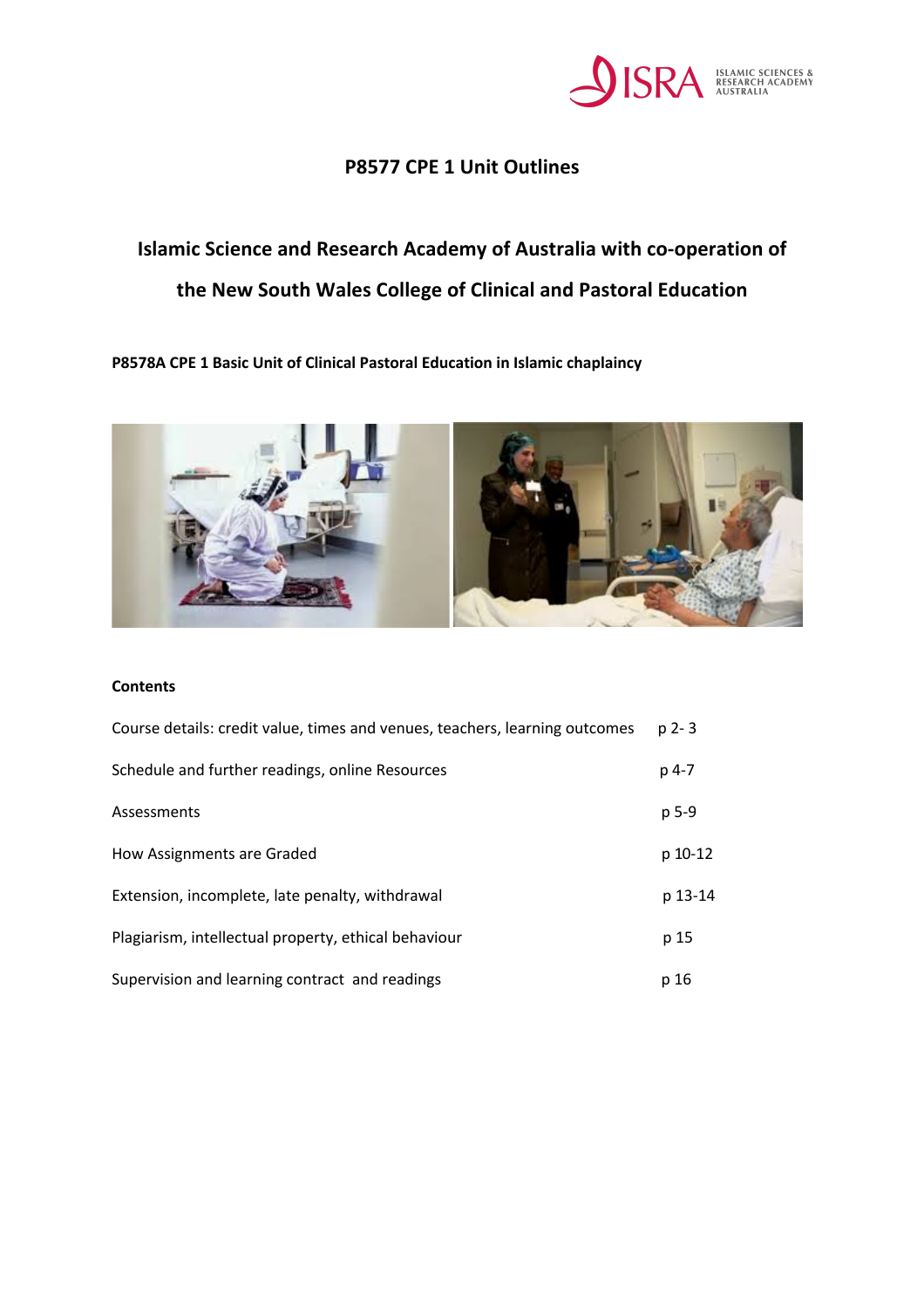## **Credit value:** 18 credit points

**Pre-requisites:** Start with Introductory CPE; intake interview; Criminal Record and Working with Children Clearance; and acceptance into the course

## **Description**

This course is designed to educate and train students for serving Muslim community in Australia. It is an accredited Clinical Pastoral Education (CPE) Unit I of Islamic chaplaincy in institutionalized settings. It explores both theoretical and applied aspects CPE I. It is located at the intersection of Islamic theology of caring, grief and loss. CPE 1 emphasises multidimensional assessments and the different application of spiritual, therapeutic, supportive, educational, and strategies for individuals. Gender, professional identity and professional ethics are also examined. In addition, it reviews the experience of a formal Islamic chaplaincy spiritual care in Australia. It highlights significant aspects of the Islamic theology of chaplaincy in theory and practice.

#### **Sessions 2 , 2022**

**Lecturer:** Associate Prof Salih Yucel, lecturer and Level I Supervisor under the supervision of Rev Alan Galt MA OAM (Senior CPE Supervisor with the New South Wales College of Clinical Pastoral Education)

## **Academic Biography**

Associate Professor Salih Yucel completed his Bachelor of Islamic Theology – a five-year program and equivalent to undergraduate and Masters Degree – at the University of Ankara in 1982. He undertook various ecclesiastical roles for ten years for the Ministry of Religious Affairs in Turkey. He then completed Master of Theology at the University of Sydney in 1996. He continued his postgraduate studies in the United States completing his doctorate at Boston University in 2007. His doctoral research was on the topic "The Effect of Prayer on Muslim Patients Well-Being". A/Prof Yucel also worked as a Muslim Chaplain at Harvard Medical School's hospitals for seven years. After ten years in the United States, he returned to Australia in 2007, working as lecturer and senior lecturer in Islamic Studies at Centre for Religious Studies at Monash University from January 2008 until December 2014. Currently, he is a lecturer at CISAC. He is the author of four books, co-author of one book and a number of articles and book chapters. **Dr Yucel is the first and only accredited Clinical Pastoral Supervisor in Australia.** 

#### **Email:** syucel@csu.edu.au

**Alan Galt:** Level 3 Supervisor of CPE**,** the New South Wales College of Clinical Pastoral Education

## **Academic Biography:**

Rev. Alan Galt has been lecturing in Pastoral Theology and Practice at St Andrew's Greek Orthodox Theological College since 1990. During this time, he has educated and trained numerous undergraduate and graduate students in the areas of pastoral care, counselling, chaplaincy work, clinical pastoral education, mental health and aged care. In more recent years he has extended the curriculum of St Andrew's in the area of pastoral theology and practice and further developed the field education possibilities available to students in ways this College could not have expected to accomplish without him. In 2006, Rev. Galt was awarded an Order of Australia Medal in recognition of his services to mental health and chaplaincy training. Email: cpe.krg@gmail.com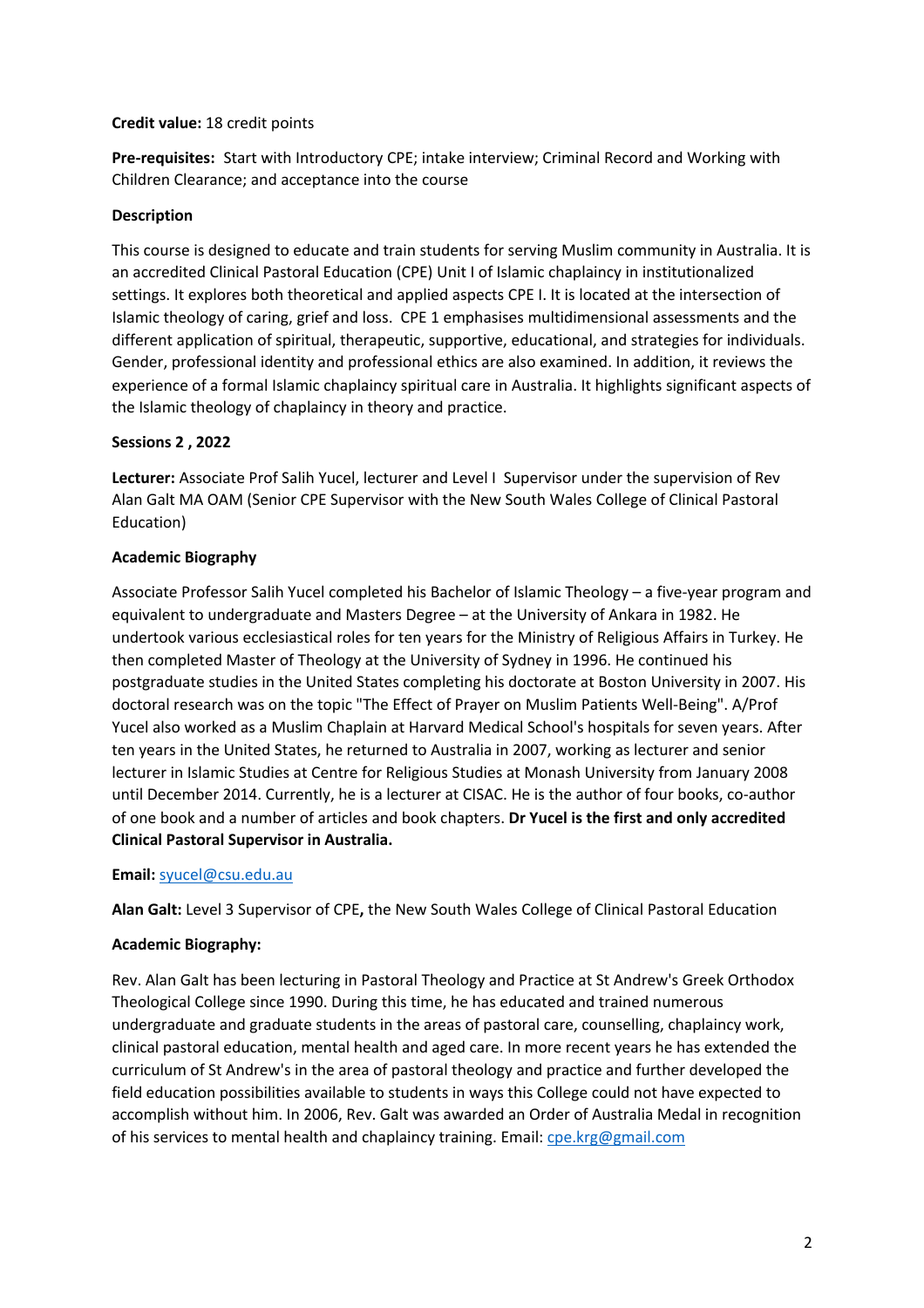Academic Classification: Senior Lecturer, Level 3 Supervisor of CPE (2010), MA (Macquarie, 1980), BA (Sydney, 1964)

**Consultation Times:** By arrangement**.**

**Venue:** ISRA Sydney Office, Level 3, 128-136 South Parade, Auburn NSW 2144 P: (02) 9649 9040

**Mode of study:** Face to face weekly attendance

The 400 hours of a Basic Unit of CPE in the hospital are made up of:

*150* hours Supervised Placement over *21* weeks, including 80 hours in the hospital, and *70* in your own workplace

*100* hours over 20 weeks Group Supervision - clinical presentations, didactics, theological, reflection including 2*0* hours *Intensive, Introduction to Clinical Pastoral Education*

10 hours of Individual Supervision

*140* hours preparation, research, report writing in your own time

**Prerequisite**: The student who will do the full subject needs to fulfill all the Health Department requirements (**police, working with children, and immunisation** checks before visiting

patients.)

#### **Learning Outcomes**

At the end of this course unit, students should be able to:

|    | 1. Reflect critically on the relational dynamics occurring in pastoral conversations                                                                                                                            |
|----|-----------------------------------------------------------------------------------------------------------------------------------------------------------------------------------------------------------------|
| 2. | Demonstrate a capacity to use a variety of pastoral interventions including empathy                                                                                                                             |
| 3. | Articulate and work within the boundaries of their Islamic chaplaincy role                                                                                                                                      |
|    | 4. Familiarity with the Islamic concept of suffering, sickness, loneliness, grief and loss;                                                                                                                     |
| 5. | Being familiar with various practical perspectives of spiritual care and its place in relation<br>to Islamic disciplines – tafsir (Qur'anic comment), figh (Jurisprudence), philosophy, ethics<br>and mysticism |
| 6. | Comprehend spiritual care in Islam and using a variety of methods and sources                                                                                                                                   |

#### **Schedule**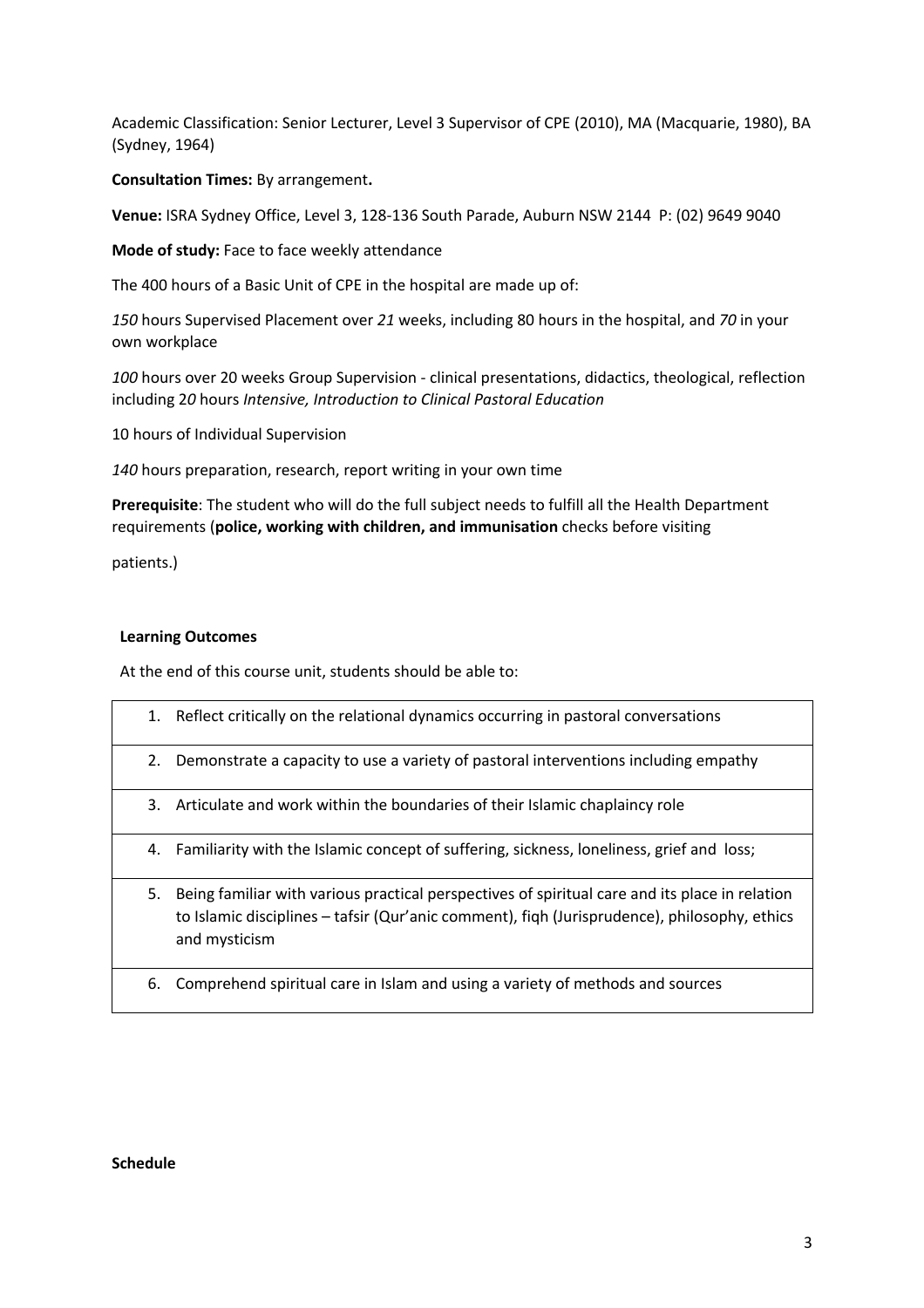| Week 1,<br>Day 1,<br>June 27 | Monday<br>10am-4 pm     | Detail is given in the introductory sheet                                                                                                                                                                                                         | (Learning<br>outcomes 6 & 5) |
|------------------------------|-------------------------|---------------------------------------------------------------------------------------------------------------------------------------------------------------------------------------------------------------------------------------------------|------------------------------|
| Week 1,<br>day 2,<br>June 28 | Tuesday<br>10am-4 pm    | Detail is given in the introductory sheet                                                                                                                                                                                                         | (Learning<br>outcomes 6 & 5) |
| Week 1,<br>Day 3,<br>June 29 | Wednesday<br>10am-4pm   | Detail is given in the introductory sheet                                                                                                                                                                                                         | (Learning<br>outcomes 2 &6)  |
| Week 1,<br>Day 4,<br>June 30 | Thursday<br>10am-4pm    | Detail is given in the introductory sheet                                                                                                                                                                                                         | (Learning<br>outcomes 2&6)   |
| Week 1,<br>Day 5, July<br>1  | Friday<br>10am-4pm      | Detail is given in the introductory sheet                                                                                                                                                                                                         | (Learning<br>outcomes 6 & 5) |
| Week 2<br>July 18            | <b>Monday</b><br>3-9 pm | a. Theological Reflection and Pastoral Encounter Report (PER)<br>Leading Muslims through human life-cycle (birth, & marriage)<br>Siddiqui, S. (n.d.). A professional guide for Canadian imams (pp.<br>$2-49$ ).                                   | (Learning<br>outcomes 4 &3)  |
| Week 3<br>August 1           | Monday<br>3-9 pm        | a. Theological Reflection and Pastoral Encounter Report (PER)<br>b. Supplications and prayers and dhikr for the spiritual needs of<br>Muslim patients<br>$1st$ PER due                                                                            | (Learning<br>outcomes 2 &3)  |
| Week 4<br>August 15          | Monday<br>3-9 pm        | a. Theological Reflection and Pastoral Encounter Report (PER)<br>b. The psychological, emotional, spiritual and social needs of the<br>Muslim patients during the grief and loss. (Guest<br>speaker: Hospital Chaplaincy) 2 <sup>nd</sup> PER due | (Learning<br>outcomes 1 &4)  |
| Week 5<br>August 29          | Monday<br>$3-9$ pm      | a. Theological Reflection and Pastoral Encounter Report (PER)<br>b. The motional, spiritual and social needs of the Muslim clients<br>3rd PER due                                                                                                 | (Learning<br>outcomes 1 &3)  |
| Week 6<br>September<br>12    | Monday<br>3-9 pm        | a. Theological Reflection and Pastoral Encounter Report (PER)<br>b. Emotional, spiritual and social needs of the Muslim cliants<br>4rd PER due                                                                                                    | (Learning<br>outcomes 1&5)   |
|                              |                         | Mid-term evaluation due September 18                                                                                                                                                                                                              |                              |
| Week 7<br>September<br>26    | Monday<br>3-9 pm        | a. Theological Reflection and Pastoral Encounter Report (PER)<br>b. The need of Muslim youth (guest speaker) 5 <sup>th</sup> PER due                                                                                                              | (Learning<br>outcomes 1&5)   |
| Week 8<br>October<br>10      | Monday<br>3-9 pm        | a. Theological Reflection and Pastoral Encounter Report (PER)<br>b. The needs of Muslim Inmates (Guest speaker: Jail Chaplain)<br>6 <sup>th</sup> PER due                                                                                         | (Learning<br>outcomes 1 &5)  |
| Week 9<br>October<br>24      | Monday<br>3-9 pm        | a. Theological Reflection and Pastoral Encounter Report (PER)<br>b. Spiritual Renewal of a Chaplain (Guest speaker)<br>c. Didactic or presentation                                                                                                | (Learning<br>outcomes 1 &5)  |
| Week 10<br>November<br>7     | Monday<br>3-9 pm        | a. Theological Reflection and Pastoral Encounter Report (PER)<br>(PER)patients.                                                                                                                                                                   | (Learning<br>outcomes 1 &5)  |
|                              |                         | <b>Final Evaluation due November 14</b>                                                                                                                                                                                                           |                              |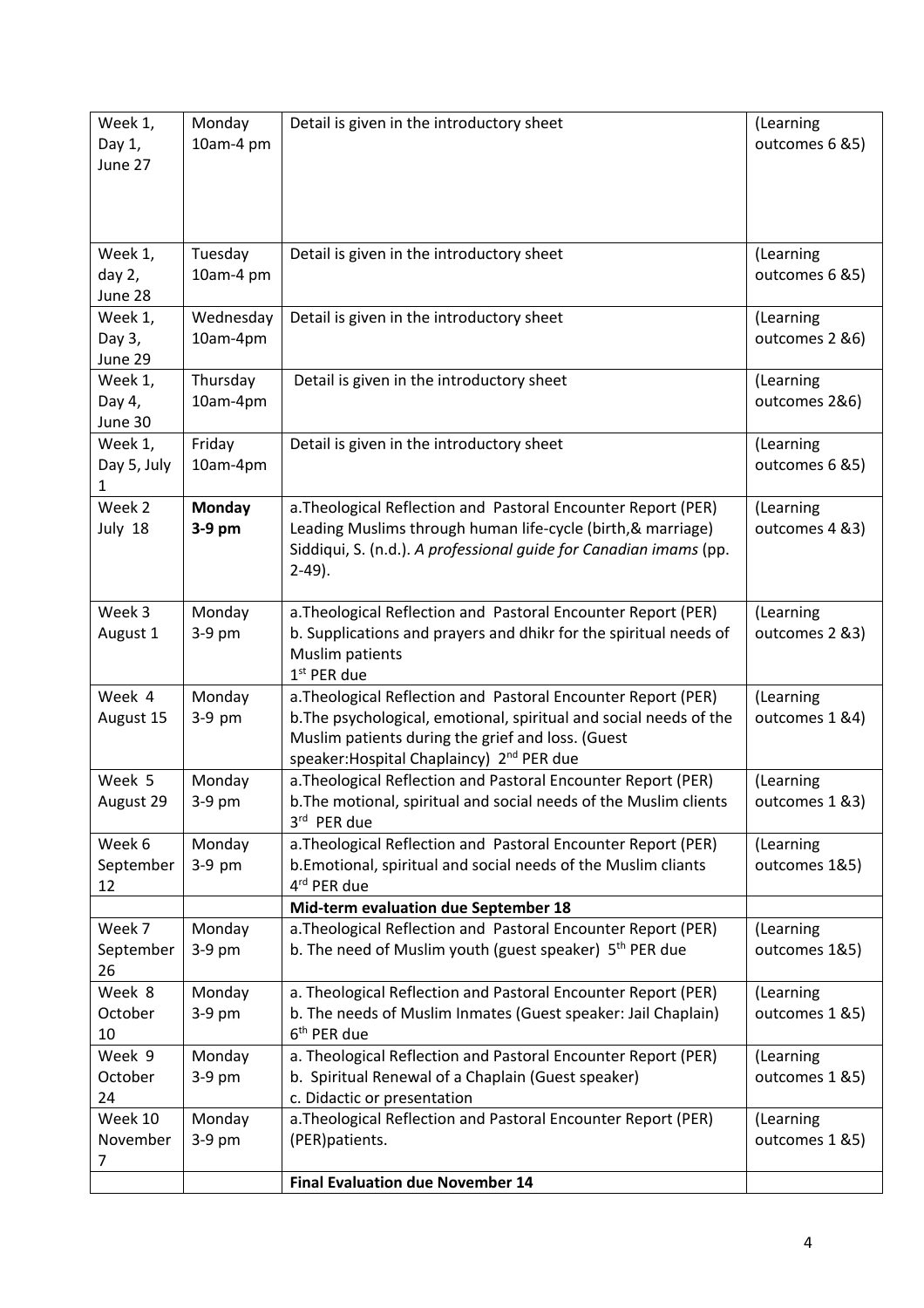| Week 11  | Mondav | a. Theological Reflection and Pastoral Encounter Report (PER) | (Learning      |
|----------|--------|---------------------------------------------------------------|----------------|
| November | 3-9 pm | I (PER)patients, Graduation                                   | outcomes 1 &5) |
|          |        |                                                               |                |

#### **Assessments**

| <b>Item Number</b> | Type :                         | <b>Value</b> | Due date    | <b>Return Date</b> |
|--------------------|--------------------------------|--------------|-------------|--------------------|
|                    | Reflection on Journal Articles | %25          | Variable    | Variable           |
|                    | Mid Unit Evaluation            | %25          | August 11   | Variable           |
|                    | <b>Seminar Presentation</b>    | %25          | Variable    | Variable           |
|                    | <b>Final Evaluation</b>        | %25          | November 22 | Variable           |

#### **ASSESSMENT 1**: **Weekly Reflection on Journal Articles (Theological Reflection) (300-350 words)**

You are required to keep a weekly learning journal to assist you in your growth and development as a reflective practitioner. A one page summary of your reflection will be given to your supervisor at the beginning of each Individual supervision session. This also provides you with the opportunity to discuss your reflections with your supervisor in Individual Supervision

#### **Use the questions below as a guide.**

At the *end of your Ministry day* reflect upon your experience and note what you are feeling. There may be several feelings related to this day. See if you can track where these feelings are coming from. What needs in you have been met or not met? Do these feelings relate to a specific pastoral visit? Do these feelings provide you with an insight into what the patient may have been feeling? Does the feeling relate to something in your own life; an event or relationship in your past? Note this as it may be something you would like to explore further in individual supervision.

At the *end of a group day* note what you are feeling. What might these feelings be telling you? about yourself? about your relationships with peers/supervisor? about the pastoral reports(s) or Sessions presented during the day? What needs do they relate to?

Note any new insights that you have gained, these may be about

- the patient in particular, or patient's in general,
- yourself
- relational styles and dynamics (yours and others)
- ministry, your particular style, your understanding of your role
- particular interventions that you would like to develop (skills)
- differences in the way in which people speak about their experience of 'The Sacred', 'The Holy'
- beliefs, or values that are being challenged
- ethical issues that arise in ministry
- cultural or social issues

What did you learn or not learn from presenting your verbatim?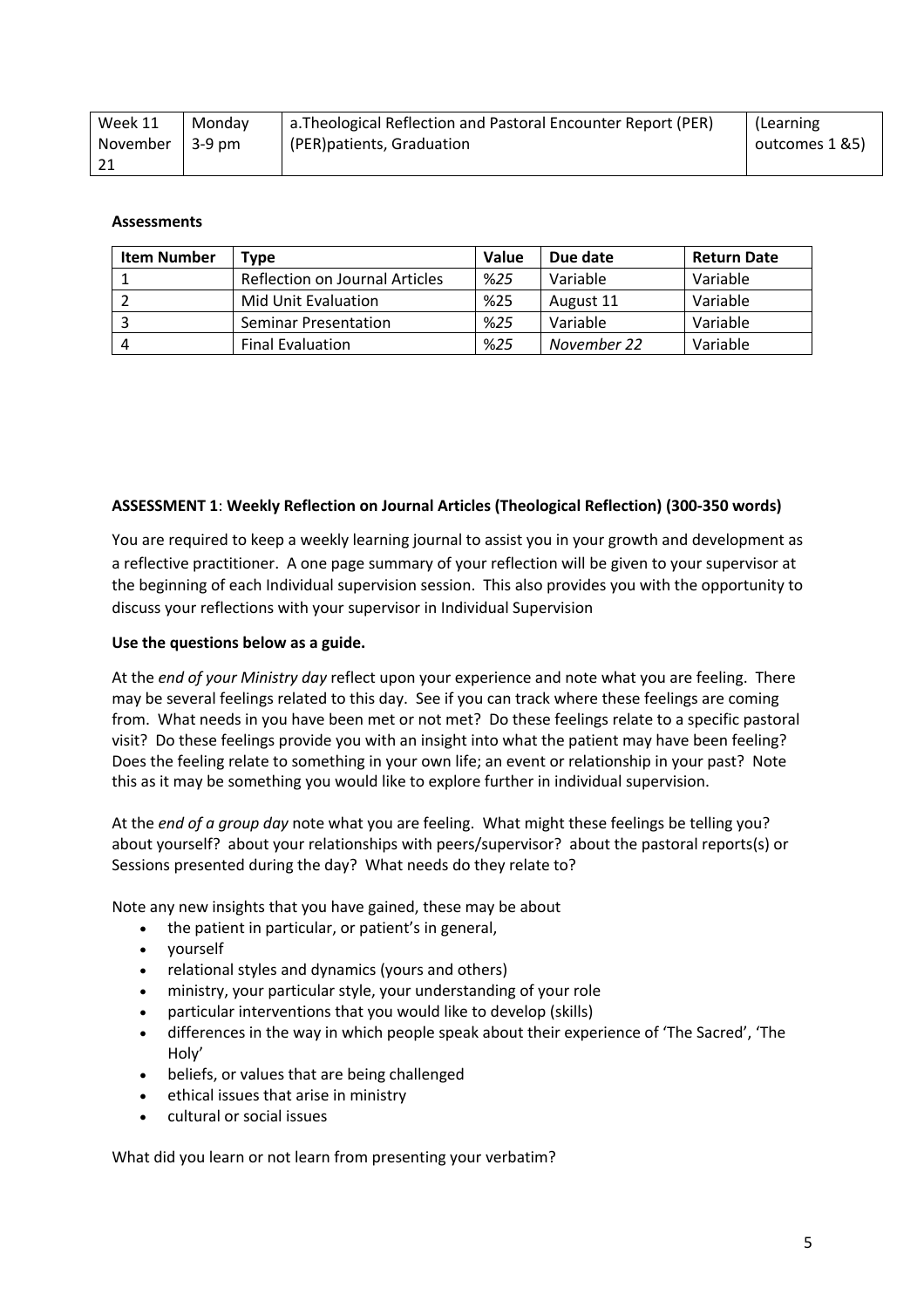What are you learning about yourself as a learner?

What opportunities do you see for your growth both personally and professionally?

*The above questions are offered as a starting point and are not meant to be prescriptive or limit your creativity.* 

**Pastoral Encounter Report** (no mark for this task) **Length**: 600-750 words Pastoral visit reflection & 10 minute presentation.

You will need to visit a Muslim patient at hospital as part of this assessment and then write a Pastoral visit reflection which captures the conversation that took place between you and the patient. Make sure you clearly indicate who said what.

For Pastoral visit reflection samples look at the below links:

- http://chaplainsreport.com/2011/08/15/a-bit-of-what-clinical-pastoral-education-does/
- http://chaplainsreport.com/2013/08/29/another-sample-cpe-verbatim-depression-andsignificance/

• http://chaplainsreport.com/2014/05/06/sample-cpe-verbatim-allowing-for-authenticity/ You will then do a 10-minute presentation about your visit at the class. In your presentation, you will need to answer the following questions:

1. What was the spiritual state of the patient? Identify (through conversation and observation) the the spiritual state of the patient: Do they appear God conscious? Are they committed to their worship? Do they have sound knowledge about their religion? After evaluating their spiritual state: How did you respond to their spiritual needs? For example, the spiritual support (actions and advice) you would provide a patient who is immersed in Qur'an reading, would be very different to the spiritual support you would provide to a patient who does not know how to read the Qur'an and does not have much of a connection with the Qur'an.

2. What was the emotional and psychological state of the patient? Identify (through conversation and observation) whether the patient has anxiety, fear, depression, pessimism, anger, resentment etc. How did you advise and console the patient to address the identified negative emotions?

3. Identify one thing you have learnt through this experience which you can share with your fellow students so that they can also benefit and learn from your experience. **Important notes:**

• **DO NOT RECORD** your conversation with the patient but try your best to keep the conversation in your mind and write it out as soon as possible after the visit.

• Professional confidentiality requires that the name of the patient not be written on the report or any other information that would identify him/her, e.g.: town, place of employment, etc.

• Use initials or create a different name to protect confidentiality. After the presentation of your Pastoral visit reflection you are responsible for collecting the Pastoral visit reflection reports and disposing of them in the

shredding bin.

Verbatims are an important learning process in the chaplaincy area, particularly for developing communication skills and counselling skills. By writing verbatims and discussing it in the class, it will help you to learn from your own experience and others' experience.

*Send a soft copy of the Pastoral visit reflection to the subject coordinator a day before your presentation*

## **ASSESEMENT 2: Mid Unit Evaluation (a sample will be emailed to the students) (%25)**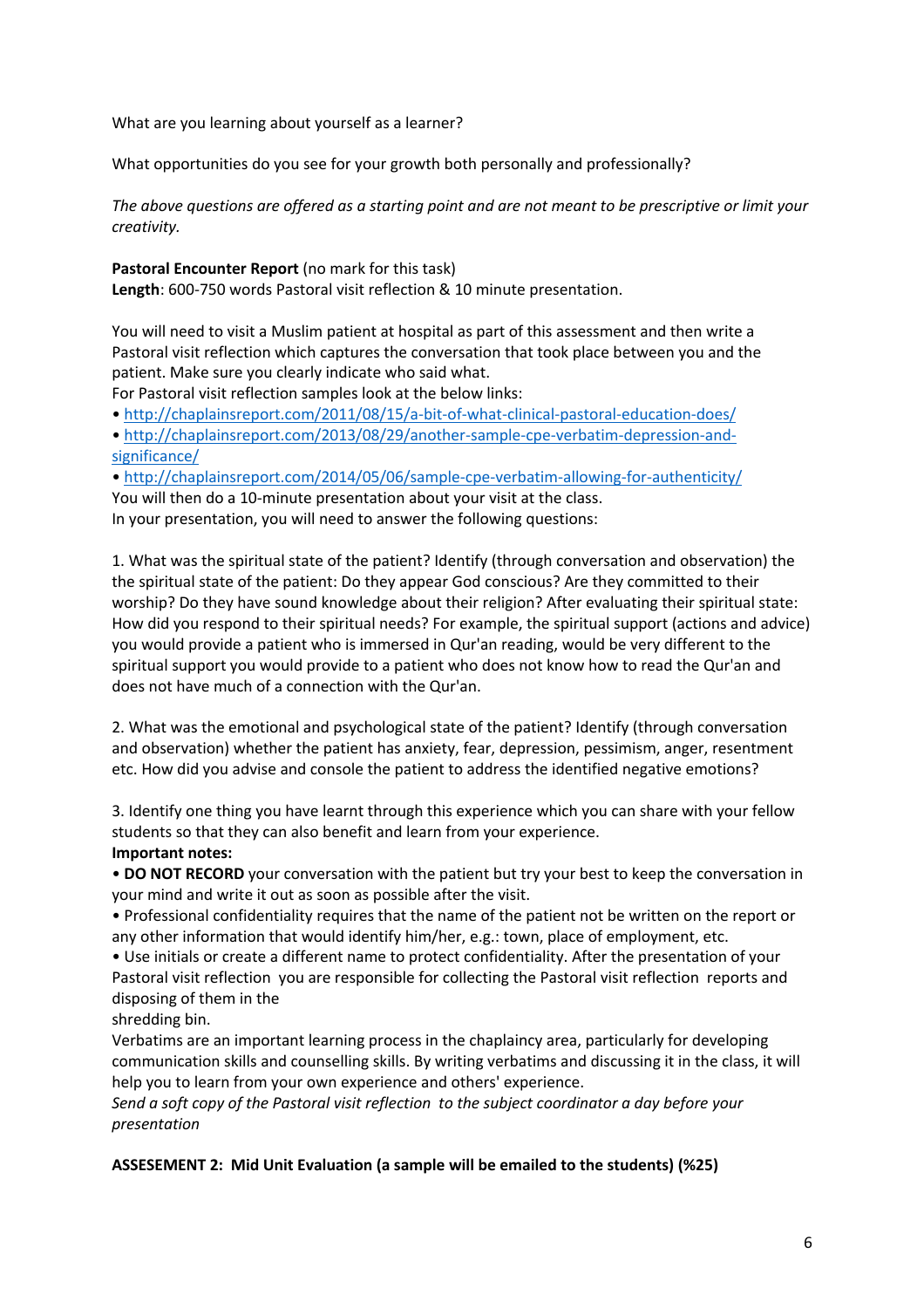Mid Unit Evaluation in which students will present a learning portfolio demonstrating their capacity to work within the boundaries of their pastoral role and critically reflect on the relational dynamics occurring in a pastoral conversation.

- a. Describe what you want to achieve in this course in this course in the way of personal awareness, professional competence, and pastoral sensitivity.
- b. Mid Unit Evaluation evaluate your own and other students' effectiveness in reaching your goals (1000 words)

## **Mid-Unit Evaluation Guidelines**

- 1. Provide evidence of your progression with your goals, showing your growth from your verbatims, reflections on supervised visits, reading and research
- 2. Consider your experience of ministry thus far. What are you most happy with? What are the biggest challenges for you in your ministry?
- 3. In reflecting upon your experience of the group what feelings and images arise for you? What awareness do you have of yourself in the group: the role you have played? What are the biggest challenges for this group?
- 4. What do you need to work on now? How will you do this?
- 5. Provide feedback on how you have experienced the program thus far. Are there any changes you would like to see? How do you perceive the progress of other members of the course? Length: 1,000 words

## **ASSESSMENT 3: Lead a didactic session (%25)**

## **Didactic Presentation**

Lead a didactic session on an area of patient care ministry of interest to you. The subject can be anything that has challenged you in this program, and you can use any method of presentation. A didactic programme will be provided in response to students' interests and needs. Didactics are offered to students as a means of reflecting upon their experience, engaging with the literature and developing their knowledge and understanding of the field. (2000 words)

Pastoral Care practitioners are often called upon to provide education sessions to other members of the Interdisciplinary team or care service staff and to students. This session will enable you to plan and deliver with confidence an education session.

In choosing the topic of this session students will present on an issue that is arising from their pastoral care practice. Their presentation will incorporate both their experience and the breath of their reading on this topic from the pastoral care literature.

Examples of topics:

- Identifying and responding to the pastoral needs of patients and their families in an acute medical ward
- Pastoral Care of people who are bereaved
- Pastoral Care of people who are dying
- Pastoral Care of the newly admitted resident in an aged care facility
- Responding pastorally to difficult patients/families
- What is Pastoral Care? What does a pastoral care practitioner have to offer?
- Working with end of life issues
- Responding to ethical issues
- Spiritual care, the role of the whole team
- Theological issues in sickness, ageing and dying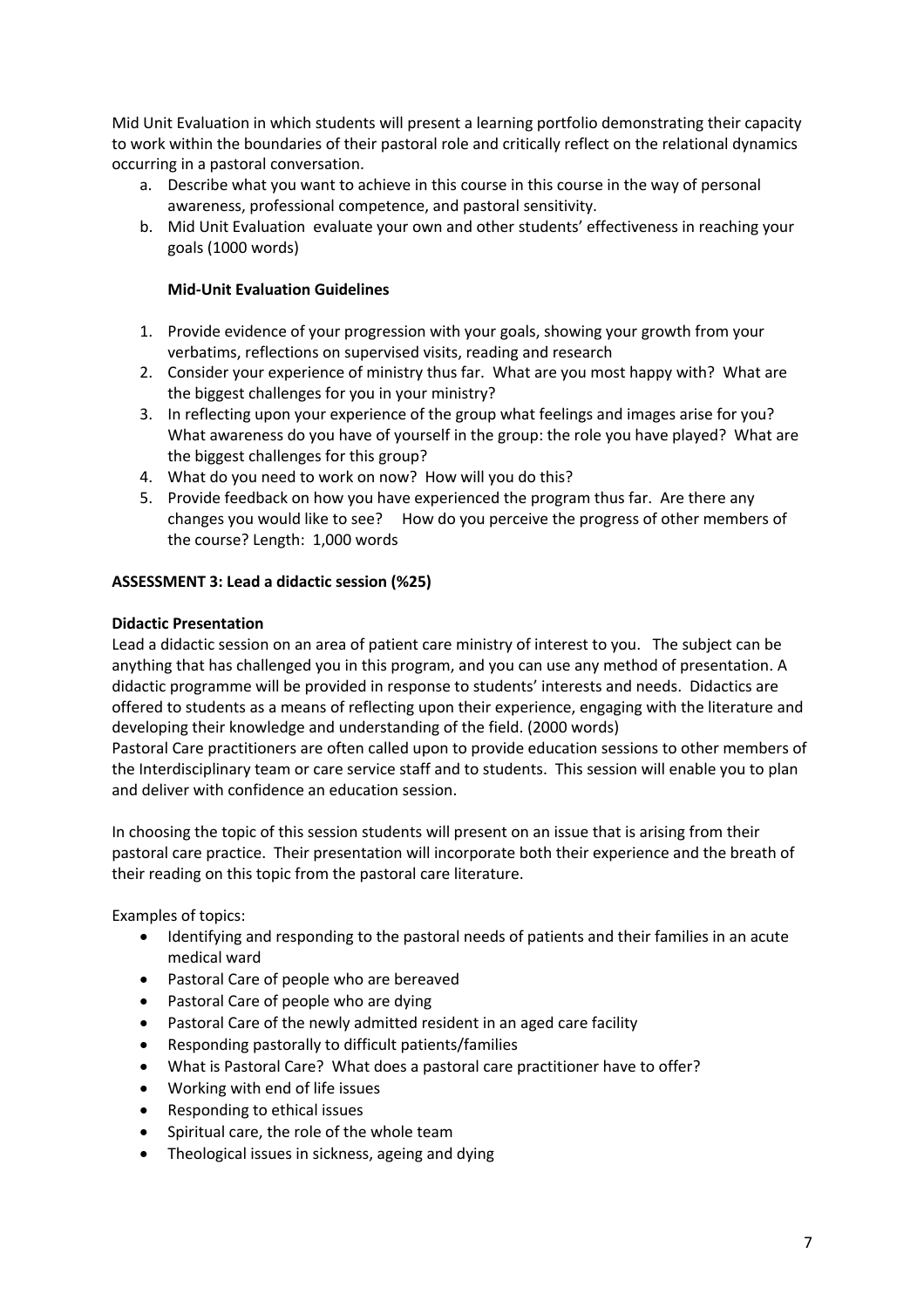Having chosen their topic students will plan and deliver a 30minute education session where they will actively engage their supervisor and peers.

A written plan of your session and a copy of the resources used will be provided to your supervisor (2,000 words) two weeks after the presentation.

## **ASSESMENT 4: Final Evaluation (%25)**

Describe how you have used insights and feedback from individual and group supervision and other aspects of the learning program in the practice of your ministry. Students will present a learning portfolio demonstrating an integration of their theology with their pastoral practice, their capacity to listen empathically, and to articulate and work effectively within the boundaries of their role. (2500 words)

## **End of Unit Evaluation Guideline**

- 1. Identify and evaluate the effectiveness of your pastoral interventions during this program
- 2. What excites you most about your role as a Pastoral Care Practitioner? Where are you feeling most challenged?
- 3. How have you progressed with your goals? Provide **evidence** of your growth from your verbatims, reflections on visits, reading and research. What do you need to work on now?
- 4. In what ways has your theological understanding developed? Reflect upon one issue that has arisen in your experience of ministry during this unit. How has your engagement with this issue enriched your pastoral identity?
- 5. Provide feedback on how you have experienced the program thus far. Are there any changes you would like to see?
- 6. Evaluate the progress you have seen in the progress of the other members of the program.

The final evaluation should consist the following subtopics:

- A. Describe the impact on myself of the various aspects of the Basic Unit Aged Care ministry
- 1) Working with other students
- 2) The translated interview
- 3) Morning placements in the hospital
- 4) Seeing other staff in action
- 5) *Prayers, dua and dhikr*
- 6) Reflections on the day
- 7) Group supervision (Verbatim)
- 8) Didactics (theoretical presentations)
- 9) Theological reflection
- 10) Individual supervision
- 11) Other aspects of the program
- B. Reflections on the feedback from others in the Mid-term evaluations, noting areas of development for myself
- C. Comment on each of the other participants in the course

#### **Active participation**

Students will be marked based on participation and engagement in the class.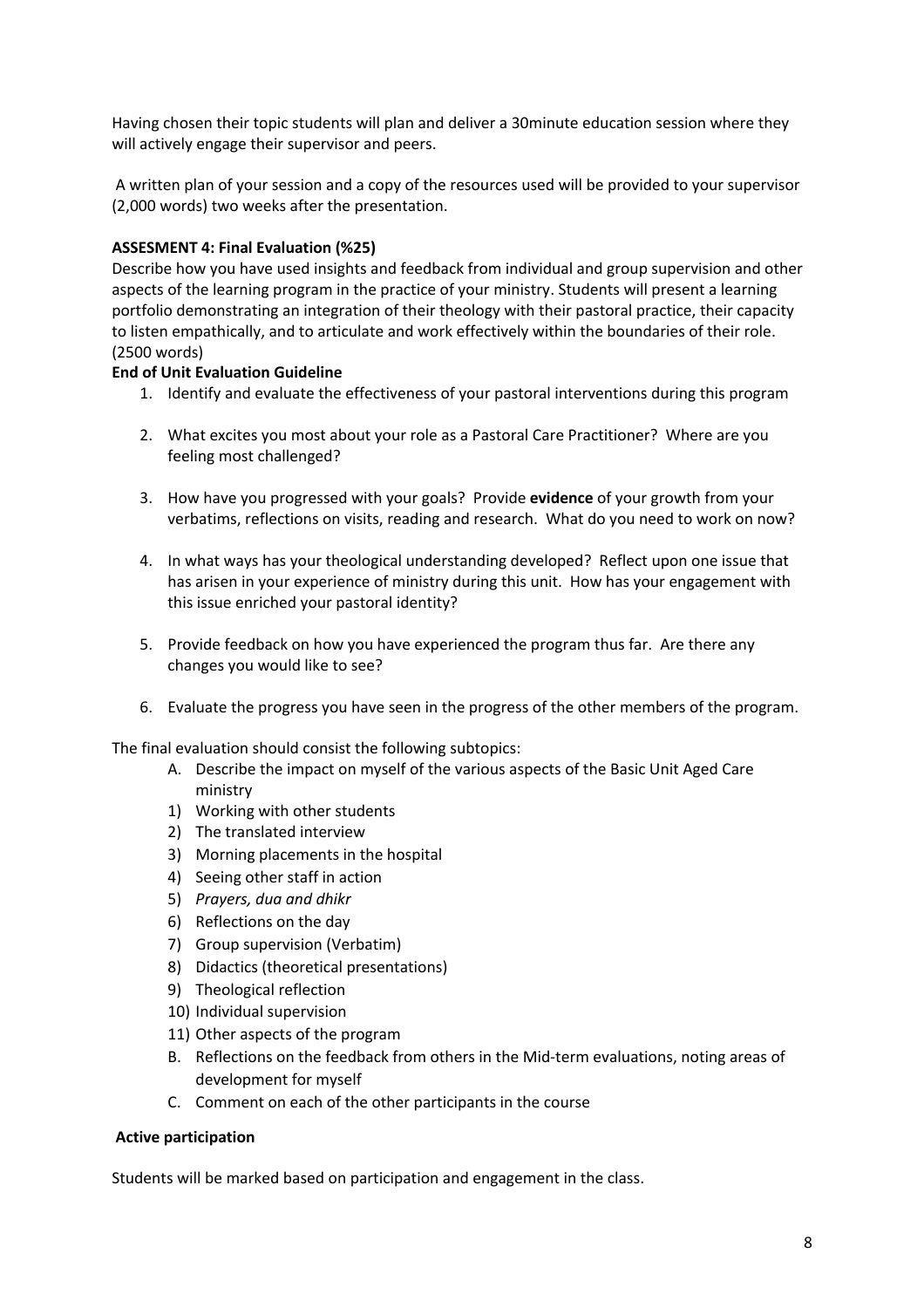Interactive learning is an important element in the study of chaplaincy. Participation will give students the opportunity to learn certain concepts face to face. They will also have the chance to ask questions or request further clarity on information they are unclear about. Interaction and contribution through the many means provided will ensure students are engaged. It will also maximise their learning by asking questions and sharing knowledge and experience with others.

## **How Assignments are Graded**

The general description of each of the grades in the table below is the overarching statement of the principles that discriminate between each of the grades.

The subsidiary descriptions *(Reading, Knowledge of topic, Articulation of argument, Analytical and evaluative skills, Problem solving, Expression and presentation appropriate to the discipline, Oral presentation skills, Tutorial preparation, Participation and interaction with others)* amplify the general description. The subsidiary descriptions are guides to the general description. Student work at any grade will satisfy some of the subsidiary descriptions without necessarily satisfying all subsidiary descriptions.

|                                | <b>High Distinction</b><br>(H)                                                                                                                                                                                       | <b>Distinction (D)</b>                                                                                                                                                                                                                      | Credit (C)                                                                                                                                                                                                       | Pass (P)                                                                                                                                                 | Fail (N)                                                                                                                                           |
|--------------------------------|----------------------------------------------------------------------------------------------------------------------------------------------------------------------------------------------------------------------|---------------------------------------------------------------------------------------------------------------------------------------------------------------------------------------------------------------------------------------------|------------------------------------------------------------------------------------------------------------------------------------------------------------------------------------------------------------------|----------------------------------------------------------------------------------------------------------------------------------------------------------|----------------------------------------------------------------------------------------------------------------------------------------------------|
| Percentage<br>score            | 85-100%                                                                                                                                                                                                              | 75-84%                                                                                                                                                                                                                                      | 65-74%                                                                                                                                                                                                           | 50-64%                                                                                                                                                   | 0-49%                                                                                                                                              |
| General<br>Description         | Outstanding work<br>that comprehens-<br>ively attains the<br>required<br>outcome(s)<br>showing superior<br>knowledge,<br>understanding,<br>analysis, critical<br>interpretation,<br>presentation, and<br>originality | <b>Excellent work</b><br>that<br>substantially<br>attains the<br>required<br>outcome(s)<br>showing a high<br>level of<br>knowledge,<br>understanding,<br>analysis, critical<br>interpretation,<br>presentation,<br>and some<br>originality. | Work that<br>soundly attains<br>the required<br>outcome(s)<br>showing a good<br>level of<br>knowledge,<br>understanding,<br>analysis,<br>presentation,<br>and some<br>evidence of<br>critical<br>interpretation. | Work that<br>satisfactorily<br>attains the<br>required<br>outcome(s),<br>with adequate<br>knowledge,<br>understanding,<br>analysis, and<br>presentation. | Work that fails<br>to attain the<br>required<br>outcome(s),<br>lacking in basic<br>knowledge,<br>understanding<br>, analysis, and<br>presentation. |
| <b>Subsidiary Descriptions</b> |                                                                                                                                                                                                                      |                                                                                                                                                                                                                                             |                                                                                                                                                                                                                  |                                                                                                                                                          |                                                                                                                                                    |
| Reading                        | Evidence of wide,<br>relevant, and<br>independent<br>reading beyond<br>core texts and<br>materials                                                                                                                   | Evidence of<br>relevant reading<br>beyond core<br>texts and<br>materials                                                                                                                                                                    | Evidence of<br>sound<br>understanding<br>of core texts<br>and materials                                                                                                                                          | Evidence of<br>having read<br>core texts and<br>materials                                                                                                | Inadequate<br>evidence of<br>having read<br>any of the<br>core texts and<br>materials                                                              |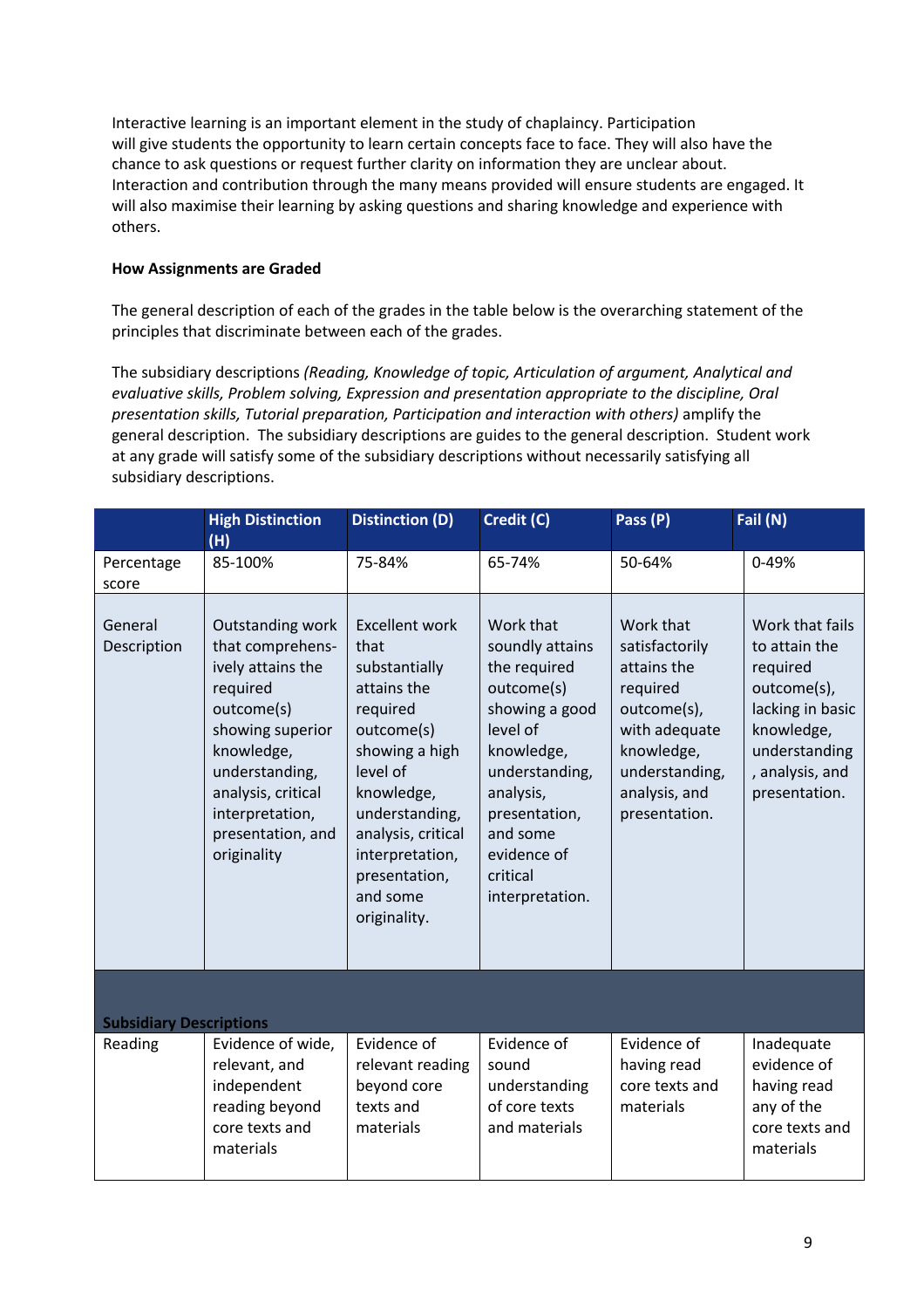| Knowledge<br>of topic                                                    | Outstanding<br>factual and<br>conceptual<br>knowledge<br>incorporating<br>highly distinctive<br>insight into<br>deeper and more<br>subtle aspects of<br>the topic | Substantial<br>factual and<br>conceptual<br>knowledge<br>incorporating<br>distinctive<br>insight into<br>deeper and<br>more subtle<br>aspects of the<br>topic | Extensive<br>factual and<br>conceptual<br>knowledge                                                                      | Satisfactory<br>factual and<br>conceptual<br>knowledge<br>to serve as a<br>basis for further<br>study | Inadequate<br>factual and<br>conceptual<br>knowledge                                     |
|--------------------------------------------------------------------------|-------------------------------------------------------------------------------------------------------------------------------------------------------------------|---------------------------------------------------------------------------------------------------------------------------------------------------------------|--------------------------------------------------------------------------------------------------------------------------|-------------------------------------------------------------------------------------------------------|------------------------------------------------------------------------------------------|
| Articulation<br>of argument                                              | Sustained<br>evidence of<br>imagination,<br>originality, and<br>independent<br>thought                                                                            | Evidence of<br>imagination,<br>originality, and<br>independent<br>thought                                                                                     | Ability to<br>construct a well-<br>reasoned and<br>coherent<br>argument based<br>on<br>discriminating<br>use of evidence | Ability to<br>construct a<br>sound argument<br>based on<br>evidence                                   | Inability to<br>construct a<br>coherent<br>argument                                      |
| Analytical<br>and<br>evaluative<br>skills                                | Evidence of highly<br>developed<br>analytical and<br>evaluative skills                                                                                            | Evidence of<br>well-developed<br>of analytical and<br>evaluative skills                                                                                       | Evidence of<br>developed<br>analytical and<br>evaluative skills                                                          | Evidence of<br>analytical and<br>evaluative skills                                                    | Insufficient<br>evidence of<br>analytical and<br>evaluative<br>skills                    |
| Problem<br>solving                                                       | Ability to solve or<br>resolve non-<br>routine or very<br>challenging<br>problems                                                                                 | Ability to solve<br>or resolve<br>routine or<br>challenging<br>problems                                                                                       | Ability to use<br>and apply<br>fundamental<br>concepts and<br>skills to basic<br>problems                                | Evidence of<br>problem-solving<br>skills                                                              | Insufficient<br>evidence of<br>problem-<br>solving skills<br>(Continued on<br>next page) |
| Expression<br>and<br>presentation<br>appropriate<br>to the<br>discipline | Highly developed<br>skills in<br>expression,<br>presentation, and<br>documentation<br>appropriate to<br>wider audiences                                           | Well developed<br>skills in<br>expression,<br>presentation,<br>and<br>documentation<br>appropriate to<br>the discipline<br>and audience                       | Good skills in<br>expression,<br>presentation,<br>and<br>documentation.                                                  | Adequate skills<br>in expression,<br>presentation,<br>and<br>documentation.                           | Inadequate<br>skills in<br>expression,<br>presentation,<br>and<br>documentatio<br>n.     |
| Oral<br>presentation<br>skills                                           | Highly<br>developed skills<br>in Delivery;<br>Content;                                                                                                            | Well developed<br>skills in Delivery,<br>Content,<br>Structure, Use                                                                                           | Good skills in<br>Delivery,<br>Content,<br>Structure, Use                                                                | Adequate skills<br>in Delivery,<br>Content,<br>Structure, Use                                         | Inadequate<br>skills in<br>Delivery,<br>Content,                                         |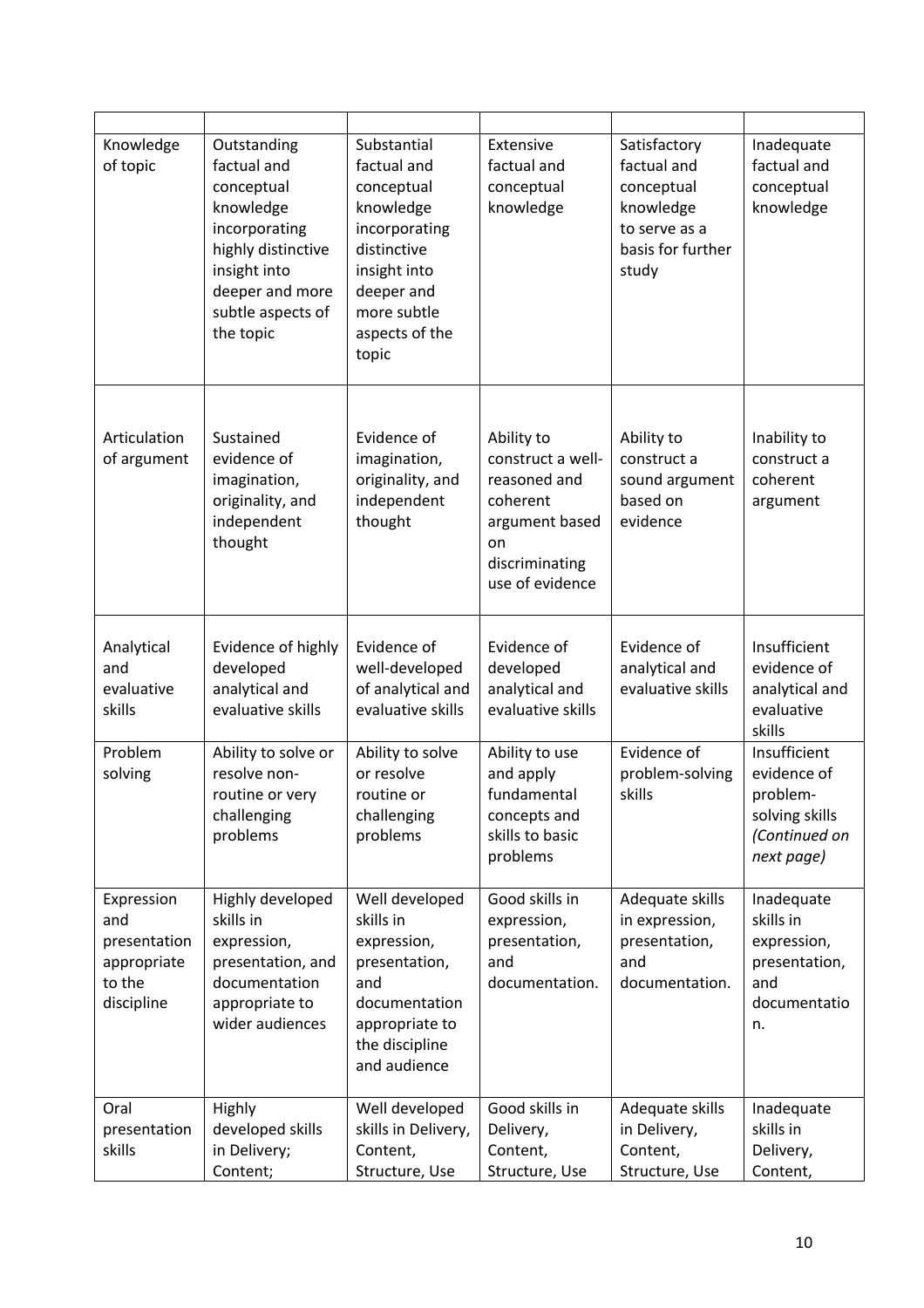|                                                                                | Structure; Use of<br>Visual Aids<br>Response to<br>Questions                                                                                                                                                                                                | of Visual Aids,<br>and Response to<br>Questions                                                                                                                                                                                            | of Visual Aids,<br>and Response to<br>Questions                                                                                                                         | of Visual Aids,<br>and Response to<br>Questions                                                                                                                             | Structure, Use<br>of Visual Aids,<br>and Response<br>to Questions                                  |
|--------------------------------------------------------------------------------|-------------------------------------------------------------------------------------------------------------------------------------------------------------------------------------------------------------------------------------------------------------|--------------------------------------------------------------------------------------------------------------------------------------------------------------------------------------------------------------------------------------------|-------------------------------------------------------------------------------------------------------------------------------------------------------------------------|-----------------------------------------------------------------------------------------------------------------------------------------------------------------------------|----------------------------------------------------------------------------------------------------|
| Tutorial<br>preparation,<br>participation<br>and<br>interaction<br>with others | Evidence of<br>outstanding<br>preparation,<br>highly developed<br>skills in making<br>focused and<br>constructive<br>contributions to<br>the discussion, in<br>listening to and<br>responding to the<br>contributions of<br>fellow members<br>of the group. | Evidence of<br>thorough<br>preparation,<br>well developed<br>skills in making<br>a constructive<br>contribution to<br>the discussion,<br>in working well<br>with other<br>members of the<br>group and in<br>valuing their<br>contributions | Evidence of<br>sound<br>preparation,<br>good skills in<br>actively<br>contribution to<br>the discussion<br>and in<br>responding<br>positively to the<br>views of others | Evidence of<br>adequate<br>preparation,<br>adequate skills<br>in participating<br>and in listening<br>to others while<br>relying on<br>others to do<br>most of the<br>work. | Insufficient<br>evidence of<br>preparation,<br>participation,<br>and<br>interaction<br>with others |

## **The Satisfactory (S) grade**

This grade is awarded on the basis of mastery of content and adequacy in performance. Students who do not achieve the outcomes of mastery and adequacy in a unit where Satisfactory grades are awarded, will receive a Fail (N) grade.

#### **Extension (E)**

This outcome will be recorded temporarily under extenuating circumstances, such as illness, accident, misadventure or any other serious problem which make it impossible for the student to complete assignment(s) by the end of a semester. An overall extension for a unit may be given when the student has completed at least one of the prescribed assessment tasks. The fact that several pieces of written work for different units are due within a short period is not a valid excuse for the granting of an extension. Students are expected to plan their study, employment and extracurricular activities so that they are able to submit work by the due date. Upon completion of the work the grade which most fairly describes the student's work will be given. The date for completion will be determined by the relevant lecturer, in light of the relevant SCD policy, normally no later than one month after the commencement of the following semester. The revised final grade will be submitted to the Academic Standards Committee with the results for the following semester. In such cases, for the purposes of monitoring, an Explanation of Grades Proforma will be submitted, and the student's written request for an extension will be available to the monitor, both in the semester when the unit was taught, and in the following semester.

#### **Incomplete (I)**

This outcome will be recorded temporarily when one of the assessment tasks for a unit is incomplete and an extension for the assessment item does not pertain. The student will have previously provided an explanation to the MI Academic Board in writing clearly stating the reasons why extra time is being sought. Upon completion of the work a Pass grade will be awarded provided that the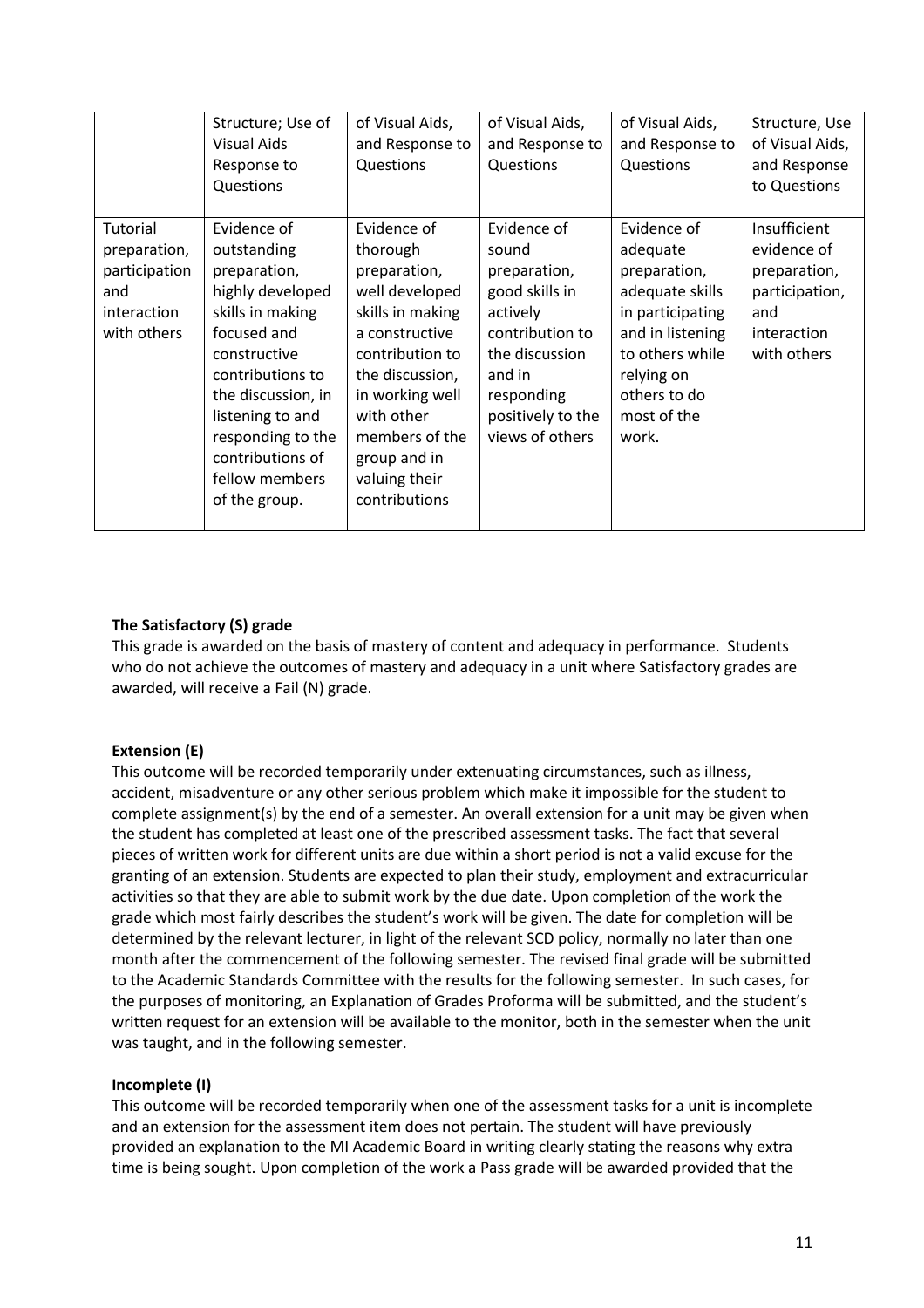student's work merits it, but no higher grade will be allowed. The date for completion will be determined by the relevant lecturer, in light of the relevant SCD policy, normally no later than one month after the commencement of the following semester. The revised final grade will be submitted to Academic Standards Committee with the results for the following semester. In such cases, for the purposes of monitoring, an Explanation of Grades Proforma will be submitted, and the student's written request for an extension will be available to the monitor, both in the semester when the unit was taught, and in the following semester.

## **Unavailable result (U)**

This outcome will be recorded temporarily where grades are unavailable at the time of monitoring of results through no fault of the student. A letter from the MI over the signature of the Principal or the Academic Dean explaining the reasons for U results must be submitted during the Semester Monitoring of Results, and grades will be submitted to Academic Board at the next meeting after the one scheduled for issue of grades.

#### **Withdrawal (W)**

The Withdrawal grade is awarded where the student withdraws from a unit in accordance with the rules governing withdrawal.

## **In Progress (IP)**

This outcome will be recorded where a unit of study continues into the following semester. This will automatically flag that no final result is due until the end of the next semester. This outcome will also be recorded when a research essay or thesis has been submitted for examination and the final result is still to be resolved.

#### **Late Penalty**

Late assignments without an approved extension will attract an automatic penalty deduction of 5% of the marks available for the item of assessment for every day (including weekends and holidays), or part thereof, beyond the date and time of submission (or any extension granted). Assignments submitted without an approved extension beyond 10 days after the due date will receive a zero mark and NOT be annotated by the lecturer.

#### **Grounds for Extension**

An extension of an assignment's due date may be granted on the following grounds: medical illness (certified by Medical Certificate); extreme hardship; and compassionate grounds

In such cases an extension of up to 28 days may be granted without penalty but only if requested before the assignment due date. The student should submit an "Application for Extension" including supporting documentation to the Member Institution for authorising and signing by the Lecturer / Registrar /Academic Secretary prior to the due date. The student will then be informed of the result of the request.

In extreme cases, extensions beyond 28 days may be granted. Such extensions must be applied for in writing, including supporting documentation, to the Member Institution setting out the extreme circumstances. The appropriate Member Institution's committee will consider such an unusual extension and notify the student of the outcome in writing.

If the unit assessment includes an examination and an extension is granted arrangements will be made for an alternative examination to be given to the student within the extension period.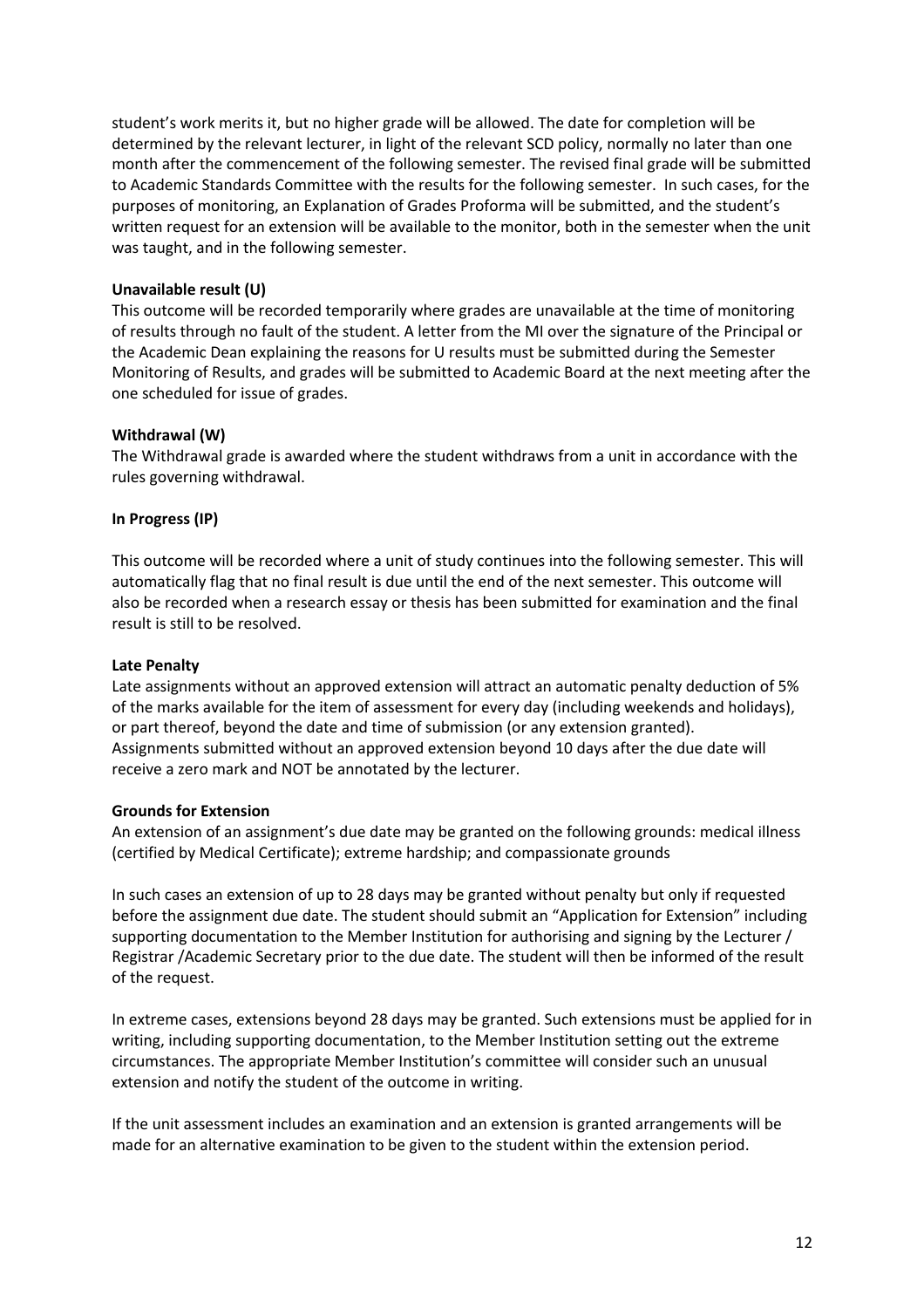## **Plagiarism**

Plagiarism is the representation of another's works or ideas as one's own; it includes the unacknowledged word for word use or paraphrasing of another person's work, and the inappropriate unacknowledged use of another person's ideas. For more information on plagiarism and other forms of academic misconduct refer to the SCD Handbook.

#### **Ethical behaviour**

Students and supervisors will be guided by the codes of conduct of the SCD and the Member Institution in their personal and interpersonal behaviour

## **Intellectual Property**

The Course Unit Outline from which this Course Unit Booklet is derived is the property of the Sydney College of Divinity. The particular interpretation, amplification, and extension of the Course Unit Outline that expresses the theological values of the MI and meets the needs of its stakeholder are the property of the Member Institution.

## **What is Supervision?**

Supervision provides students with an opportunity to reflect upon, explore and learn from their experience of providing pastoral care. The student, the supervisor and the peer group must be committed to co-creating a safe and facilitative space where students' work can be discussed and evaluated.

For Supervision to be most effective their needs to be authenticity, respect and positive regard and mutual investment in or openness to learning.

## **What do I bring to Individual Supervision?**

For your first individual supervision bring

• a draft copy of your learning goals so that you can discuss and develop these with your supervisor

For every subsequent session, except at Mid and End of Unit Evaluation weeks, bring

- a statistical report on your clinical placement, called a **Clinical Placement Report**
- a one page summary of your learning journal,

At Mid Unit and End of Unit, students are required to bring

- a statistical report on your clinical placement called a **Clinical Placement Report**
- your Self Evaluation. This will have already been presented in the group. Individual supervision will provide you with a further opportunity to discuss your evaluation and progress in this unit.

#### **What am I required to bring to the Group?**

- for the second group intensive bring a copy of your learning goals to share with the group, see **learning contract,**
- a **Pastoral Report for Group Supervision**, these reports will include an account as best you remember of a Pastoral Conversation you had during the previous week(s) and your reflections upon this visit.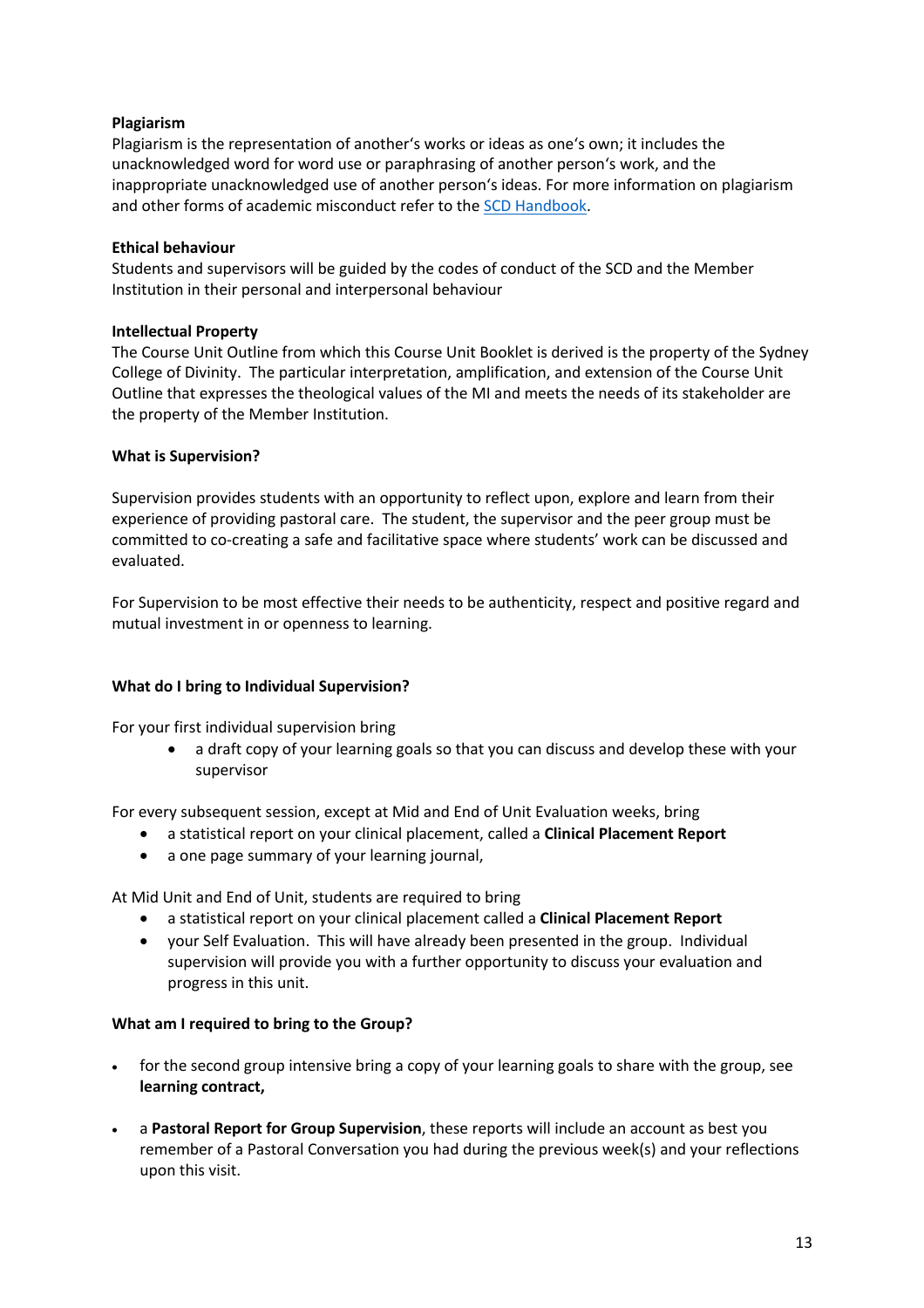- present a **350 400 word written reflection on reading – Journal group** (journal articles or a chapter from a book) and take turns at selecting a reading and leading group discussion.
- deliver a **30 minute Presentation** to their supervisor and peers. The student will provide their supervisor with a copy of their education session plan and resources used.
- present **mid and end of unit evaluations** to the group. All evaluations are required to be written before the first one is presented.

#### **Learning Contract**

Date………………….

As a student in this program I agree to comply with

- § Hospital/institution and Department regulations, Code of conduct, codes of ethics, and policies and procedures in your clinical placement/workplace
- In particular I agree to:
- (a) Observe the rights of patients including their right to respectful treatment, privacy and confidentiality and to refuse my visit.
- (b) Observe the rights of peers and supervisors including privacy and confidentiality.
- (c) Function with integrity and dignity in the hospital setting as a professional representative of the Pastoral Services Department. This includes presenting myself in a manner that reflects professional behaviour, including appropriate attire and personal hygiene.
- (d) Attend directly to my physical, emotional, and spiritual well-being
- (e) To function in accordance with the NSWCCPE Code of Ethics.

## **GOALS / DESIRED OUTCOMES**

Crucial to your learning contract are the goals, outcomes you establish with your Supervisor. It is your responsibility to work with these and to be open to new areas of learning. It is anticipated that as students engage the learning process their capacity to identify their learning goals will also increase. At Mid-unit you will have the opportunity to review and revise your goals.

Goals need to be **s**pecific, **m**easurable, attractive, **r**ealistic, **t**ime framed. (SMART)

List your present pastoral strengths?

List specific areas in which you wish grow?

#### **Further Readings:**

Sajida Jalalzai, Translating Islamic Authority: Chaplaincy and Muslim Leadership Education in North American Protestant Seminaries, PhD Thesis, Columbia University (2016) file:///C:/Users/Enrolments%20Laptop/Downloads/Jalalzai\_columbia\_0054D\_13340.pdf